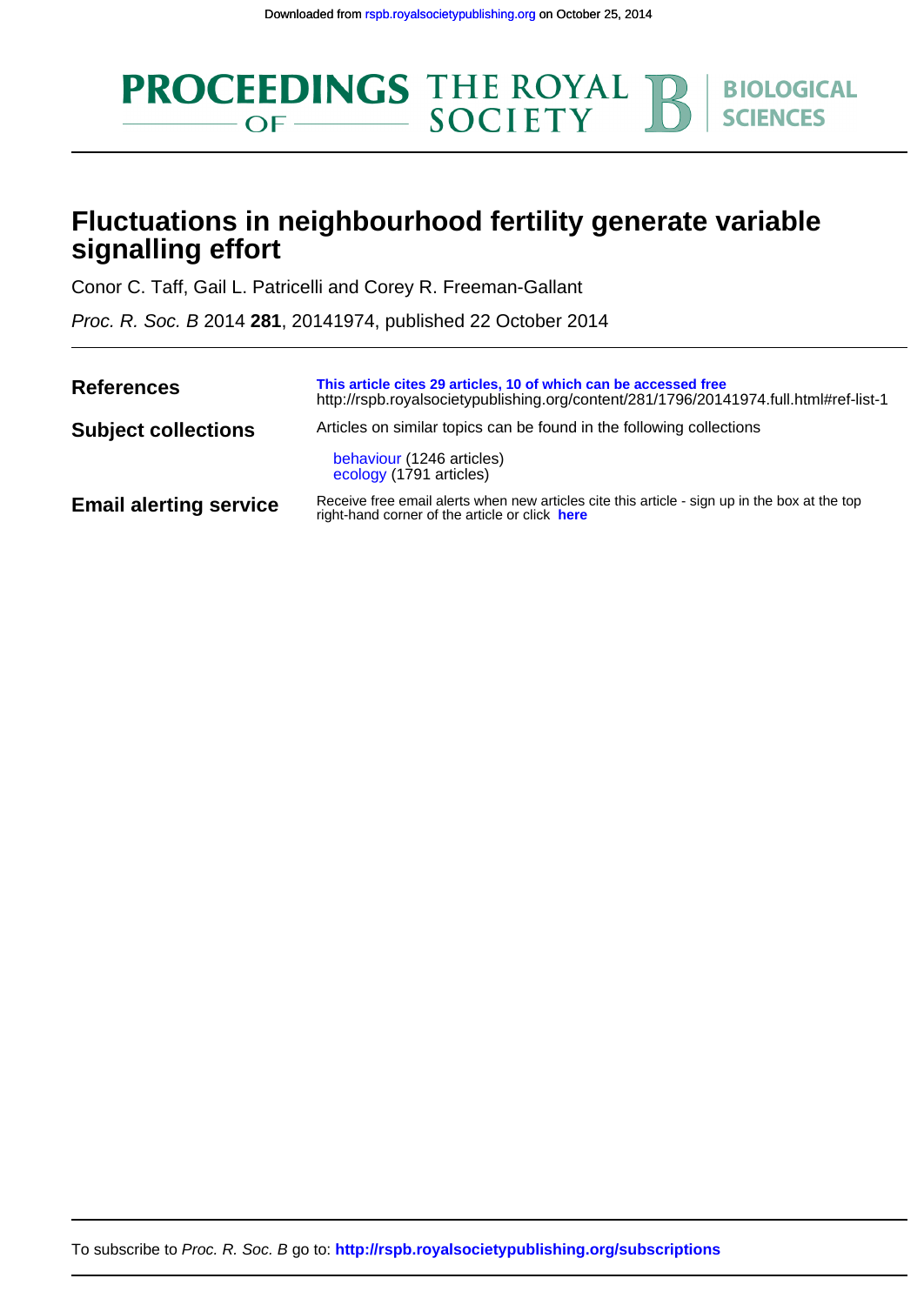

### rspb.royalsocietypublishing.org

Research



Cite this article: Taff CC, Patricelli GL, Freeman-Gallant CR. 2014 Fluctuations in neighbourhood fertility generate variable signalling effort. Proc. R. Soc. B 281: 20141974. http://dx.doi.org/10.1098/rspb.2014.1974

Received: 8 August 2014 Accepted: 23 September 2014

Subject Areas:

behaviour, evolution

#### Keywords:

autonomous recording, communication networks, sexual signalling

#### Author for correspondence:

Conor C. Taff e-mail: [cctaff@ucdavis.edu](mailto:cctaff@ucdavis.edu)



# Conor C. Taff<sup>1</sup>, Gail L. Patricelli<sup>1</sup> and Corey R. Freeman-Gallant<sup>2</sup>

<sup>1</sup> Animal Behavior Graduate Group and Department of Evolution and Ecology, University of California, One Shields Avenue, Storer Hall, Davis, CA 95616, USA <sup>2</sup>Department of Biology, Skidmore College, Saratoga Springs, NY 12866, USA

Studies of sexual signalling generally focus on interactions between dyadic pairs, yet communication in natural populations often occurs in the context of complex social networks. The ability to survey social environments and adjust signal production appropriately should be a critical component of success in these systems, but has rarely been documented empirically. Here, we used autonomous recording devices to identify 118 472 songs produced by 26 male common yellowthroats (Geothlypis trichas) over two breeding seasons, coupled with detailed surveys of social conditions on each territory. We found strong evidence that common yellowthroat males adjusted their total song production in response to both changes in within-pair social context and changes in the fertility of neighbouring females up to 400 m away. Within the social pair, males drastically reduced their song production when mated, but the magnitude of this reduction depended on both the time of day and on the fertility status of the social mate. By contrast, when fertile females were present on nearby territories, males increased their song output, especially during daytime singing. At this time, it is unclear whether males actively gathered information on neighbouring female fertility or whether the patterns that we observed were driven by changes in social interactions that varied with neighbourhood fertility. Regardless of the mechanism employed, however, subtle changes in the social environment generated substantial variation in signalling effort.

# 1. Introduction

Decades of studies on sexual signalling have explored the way that signals evolve in the context of dyadic interactions between signallers and receivers (reviewed in [[1,2\]](#page-8-0)). More recently, it has become clear that the ability to flexibly adjust signals also plays a role in shaping the outcomes of these dyadic interactions [\[3](#page-8-0)–[6](#page-8-0)]. Fewer studies, however, address the larger communication network of signalling and receiving conspecifics in which dyadic interactions occur [[7](#page-8-0)]. Yet, a growing body of literature demonstrates that communication beyond dyadic pairs can structure signalling systems through—for example—eavesdropping on signalling contests [\[8,9](#page-8-0)], heterogeneity in response to social situations [[10\]](#page-8-0) and social niche construction [[11\]](#page-8-0). When fitness depends on interactions between both social partners and nearby conspecifics, surveillance of, and response to, complicated social environments may play a crucial role in shaping signalling systems [\[12,13](#page-8-0)].

Despite recognition of the importance of networks in understanding communication [[7,14](#page-8-0)], there are still relatively few empirical examples of social information outside of dyadic pairs influencing sexual signal production (but see [[8,9\]](#page-8-0)). Ideally, a study of flexible signalling in response to extra-dyadic social environment should include: (i) a species with a highly variable social environment with social changes clearly linked to fitness pay-offs, (ii) continuous, complete and fine scale monitoring of changes in the social environment for both focal individuals and all relevant neighbours and (iii) detailed information on signal production for each focal individual across changing social conditions (i.e. many days of observation for many individual signallers). Although the first condition may be met in many natural populations, there are considerable logistical difficulties in meeting the second and third conditions, as most studies of

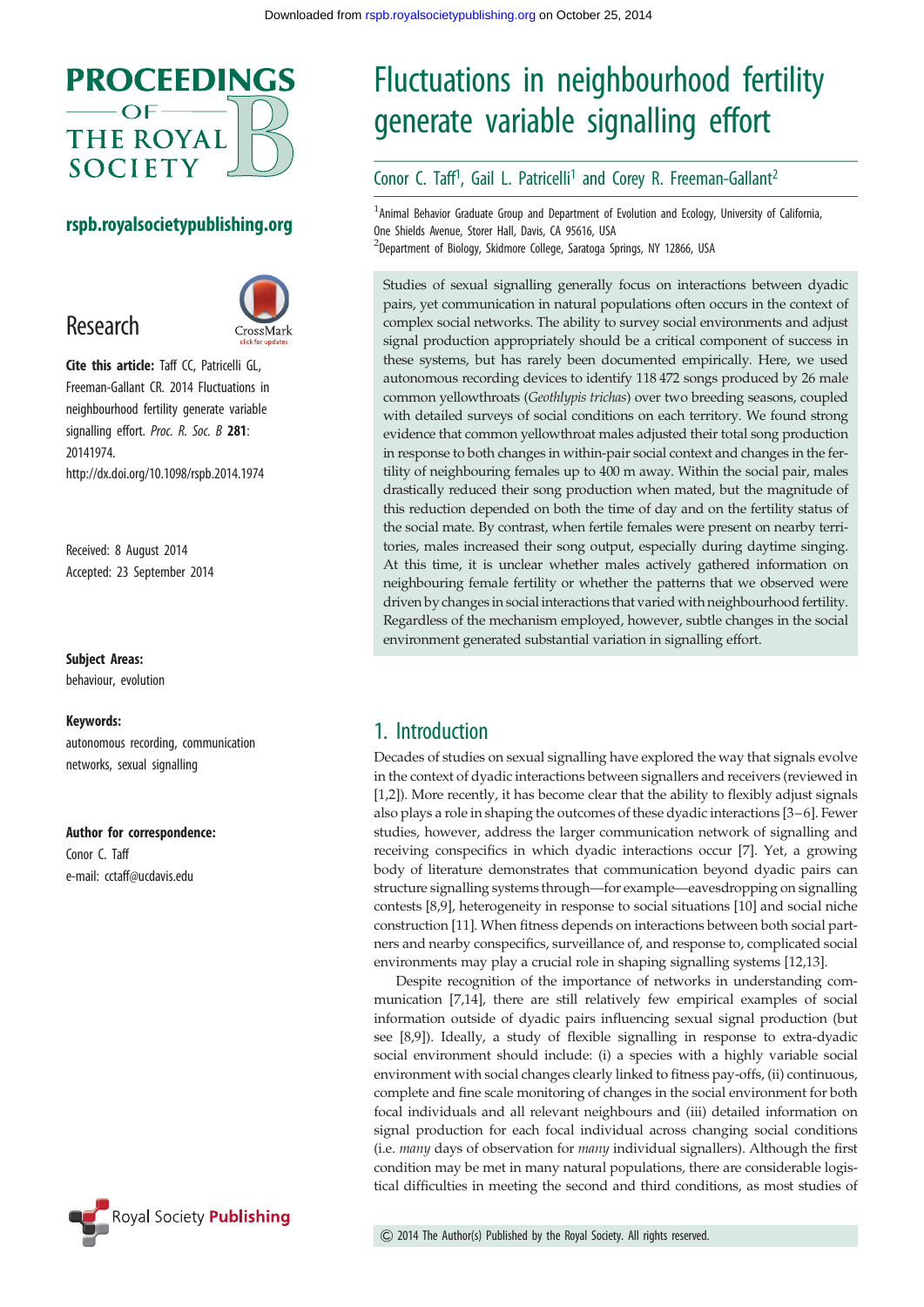$\overline{\phantom{a}}$  2

bird song evaluate aspects of signalling on only one or a few days for each focal individual in a population.

Further, even in situations where relevant social information is available, it is unclear how often and under what conditions we should expect signallers to adjust signalling effort to match changing social environments. There is now strong evidence that both male and female songbirds glean information by observing the social interactions of conspecifics [\[8,9,15](#page-8-0)–[19](#page-8-0)]. In these studies, a focal individual is generally allowed to observe a simulated or natural social interaction and then subsequent behaviour is assayed. Often, subsequent behaviour is adjusted to match the information gained by eavesdropping [\[17,19\]](#page-8-0). For example, males may modulate aggressiveness in response to the perceived reputation of an intruder [[17](#page-8-0)], while females may alter paternity allocation in response to the perceived reputation of their mate [[19](#page-8-0)]. Clearly, then, eavesdropping on extra-dyadic communication is an important component of sexual signalling in both mate choice and aggressive contexts. It is still unclear, however, how often signallers monitor and respond to more subtle changes in the social environment, such as fluctuations in neighbour fertility. This type of information may be more difficult to obtain by eavesdropping alone and adjusting signalling effort appropriately requires balancing the costs and benefits of signalling to multiple receivers that may make different demands (i.e. within- versus extrapair mates). Thus, gathering, evaluating and responding to complex social information may be time-consuming and cognitively demanding.

Here, we used autonomous recording devices to study the influence of both within-pair social context and neighbourhood social context (i.e. the fertility of females on nearby territories) in relation to total song production during the dawn chorus and daytime in common yellowthroat warblers (Geothlypis trichas). Common yellowthroats are socially monogamous wood-warblers; males possess a carotenoid-based yellow bib, a melanin-based facial mask and a single perch song that is repeated throughout the season. Females arrive on breeding grounds asynchronously and experience high nest predation followed by re-nesting throughout the breeding season. Thus, social context in focal territories and the number of fertile females in any neighbourhood of the study site vary stochastically.

Both within-pair and extrapair mating success contribute substantially to seasonal fitness in our population [\[20,21](#page-8-0)]. Additionally, male song performance is related to social pairing status and extrapair reproductive success [[22\]](#page-8-0). Given the variable social environment and apparent need to signal to both within- and extrapair mates, yellowthroats represent an ideal study system in which to examine flexibility in signal production with respect to changing social conditions in the focal and neighbouring territories. We predicted that (i) males would reduce their song production when mated, especially when the social mate was fertile and males shift their effort towards mate guarding and (ii) after controlling for within-pair social context, males would increase song production in proportion to the current number of potential extrapair mates (i.e. fertile females) on nearby territories.

# 2. Material and methods

#### (a) Study population and general methodology

We studied 26 male common yellowthroat warblers breeding in Saratoga Springs, NY (43°10'24.6" N, 73°53'19.7" W) over two

breeding seasons (2010–2011). Of these 26 males, 11 were present in both years, resulting in a total of 37 observed male breeding attempts. Our field site consisted of a linear power line cut, which created a series of suitable yellowthroat territories surrounded on all sides by dry woodland habitat unsuitable for yellowthroats (described in detail in [\[20,21\]](#page-8-0)). Thus, social interactions with birds beyond our observation area were negligible, allowing us to describe the complete social environment experienced by each male that we observed.

Early in each breeding season, males and females were captured in mist nets to collect a small blood sample (less than  $50 \mu$ l) for microsatellite-based paternity analysis and to measure body size, plumage ornamentation size and plumage coloration as part of a related, ongoing study [[20](#page-8-0)–[24](#page-8-0)]. At this time, we marked birds with an aluminium USGS band and a unique combination of coloured plastic leg bands, to allow for later visual identification.

We conducted a detailed census of each territory in the field site on every day of the breeding season (approx. 5 May to 20 July). During census visits, we noted pairing status and, after females arrived, watched for nest construction. We found nests by following females during construction and subsequently visited nests every 1–2 days to record the number of eggs, initiation of incubation and predation or fledging events. Nestlings were visited on day 5 after hatching to collect a small blood sample, take morphological measurements, and affix an aluminium USGS band. In 2011, some males also received a sub-dermal testosterone  $(n = 8)$  or control implant  $(n = 8)$  as part of a separate experiment [[25](#page-8-0)]. We included control implanted birds in our analyses, but excluded recordings from testosterone-implanted birds made after the implant was given. We also re-analysed our data including recordings from testosterone-implanted birds and adding a fixed effect for implant status to each of our models; results from this analysis were qualitatively unchanged and we report only the results from our reduced dataset excluding recordings from testosterone-implanted males. This intense observation allowed us to record all changes in social status (e.g. female arrival, nest initiation and nest predation) to within 1 day of occurrence throughout each breeding season.

For each male, we demarcated the outer territorial boundaries using a combination of behavioural observations, aerial photos and GPS readings (detailed methodology in [[20](#page-8-0)]). Using ARCVIEW v. 9.3 (ESRI), we defined the centroid of each male's territory. This central location was used to determine which nearby territories fell within a signalling neighbourhood for each male. Neighbouring males with a centroid less than 400 m from a focal male's territory were defined as sharing a neighbourhood. We chose a 400 m limit because 97% of extrapair young in this population are sired by males with a home territory less than 400 m away from the nest [\[20\]](#page-8-0). Because the density of territories varied across our site (see extensive description of territory density and distribution at our field site in [\[20\]](#page-8-0)), the numbers of territories included in a neighbourhood varied (range 1-9, mean  $5.6 \pm 1.8$ ). Territory size is highly variable and dependent on habitat characteristics throughout the site, but even the largest territories were much smaller than the 400 m neighbourhood that we defined around each centroid.

We also collected focal song recordings from each male in the study site. These recordings consisted of at least one bout of 20 songs recorded after positive visual identification. Songs from these recordings were used as known ID references when processing our longer recordings (see below). For these recordings, we approached to within 10–20 m of a singing male and recorded with a Sony MZ-M200 Hi-MD mini-disc recorder equipped with a Sennheiser ME 66 handheld shotgun microphone (as in [\[22\]](#page-8-0)).

# (b) Definition of fertility windows and social context

In most birds, fertility windows include the period of egg laying and additional days prior to egg laying during which sperm may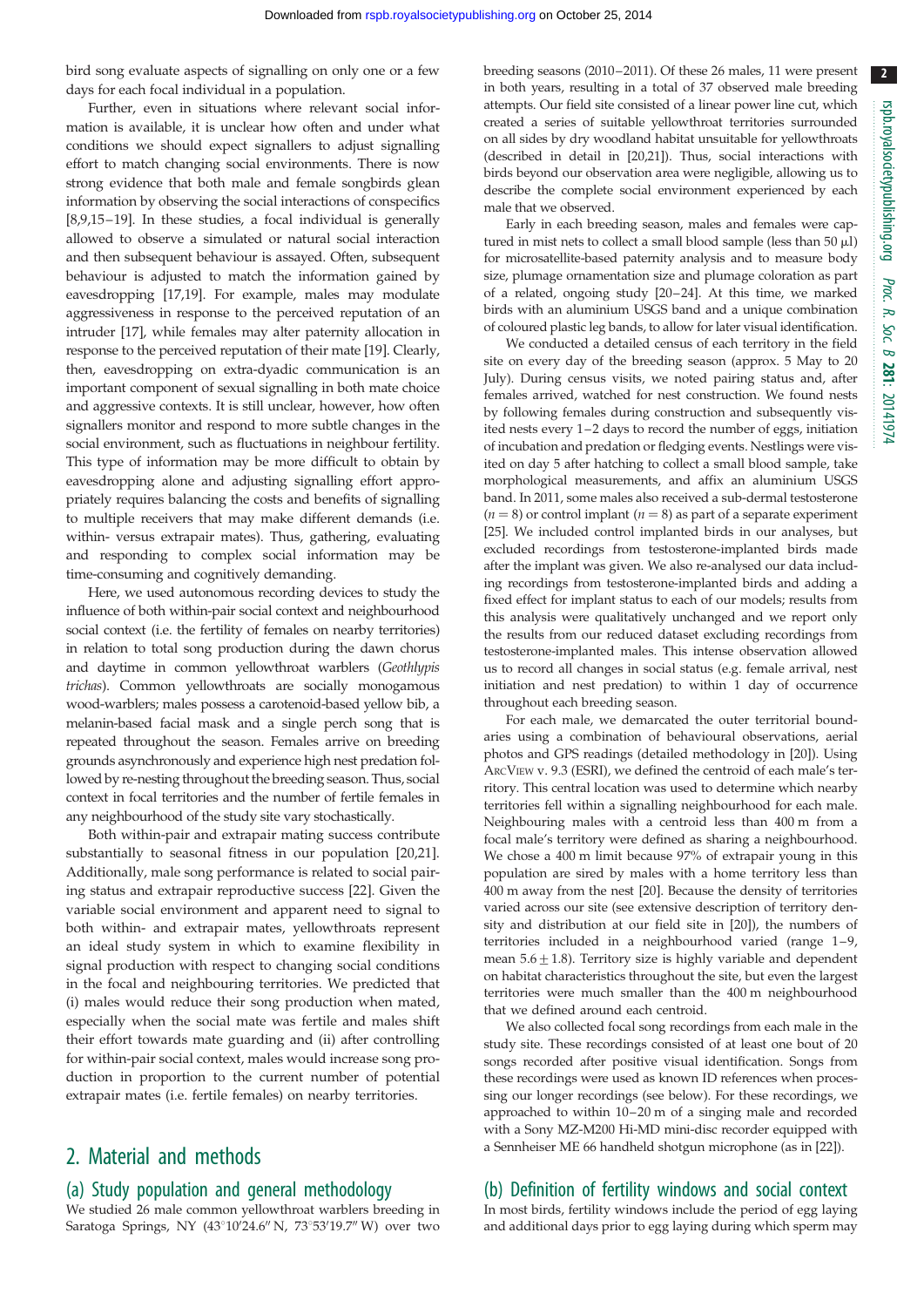<span id="page-3-0"></span>

Figure 1. Average singing rate with respect to within-pair social context pooling across all males. Thick, coloured lines are loess smoothed estimates of songs produced per minute based on 250 min of recording across each day for males that were unmated (blue, dot-dash), had a fertile mate (green, solid), or a post-fertile mate (orange, long-dash). Thin dashed lines show smoothed estimates for the mean  $+$  s.e. for each social condition. The bold black lines along the x-axis show the sampling schedule during which recordings were taken. Sample size ranged from 106 to 185 days for each recording period depending on time of day and social context. (Online version in colour.)

be stored for later fertilization. The exact period of fertility for common yellowthroat females has not been studied and it is thus unclear how many days prior to laying a female should be considered fertile. We followed typical practices from other songbird studies [\[26\]](#page-8-0) in defining female fertility windows as beginning 5 days before laying the first egg and lasting until the day that the penultimate egg was laid.

Females arrived at our field site asynchronously (7 May to 8 June; mean 20 May  $\pm 8$  days) and experienced high nest predation rates. During the 2 years of study described here, only 28% of 125 observed nests produced fledglings (72% failed from predation or, less commonly, abandonment). After predations, females typically re-nested; most females built several nests in each season, with some building up to five nests. Given the differences in arrival dates and the stochastic nature of predation and re-nesting, the number of fertile females in any area of the field site varied unpredictably throughout the breeding season. This variability in neighbourhood fertility created an opportunity to observe male responses to changes in neighbourhood social context decoupled from seasonal date and within-pair breeding stage.

For each male, we defined two social context parameters for every day on which autonomous recordings were made. First, we defined a categorical variable for within-pair social context with three possible values: (i) unmated (before female arrived or, rarely, after a female predation or desertion), (ii) fertile mate (during the social mate's fertility window(s)) or (iii) post-fertile (while the social mate was incubating or caring for nestlings or fledglings). Second, we defined a continuous variable for neighbourhood fertility status by counting the number of currently fertile neighbouring females within 400 m of the focal male's territory (excluding his within-pair mate). The number of fertile females in 400 m on a given day ranged from 0 to 6 (mean  $1.6 \pm 1.5$ ).

#### (c) Autonomous song recordings

We used five Song Meter SM2+ recording devices, each equipped with an SMX-II weatherproof microphone, to autonomously record singing behaviour of individual males in our population (Wildlife Acoustics, Inc., Concord, MA). To record target males, we attached the Song Meter to the trunk of a tree at approximately 2 m height. In each male's territory, we chose a central tree and used this same tree for the entire breeding season. We positioned the Song Meter so that the microphone was aimed towards the centre of the territory. Devices were rotated between territories every other day to ensure adequate sampling of each male across different contexts. Each time that a device was deployed in a male's territory, we recorded two consecutive mornings of dawn chorus and one full day of singing activity. In total, we recorded  $6.0 \pm 2.8$  full days,  $9.6 \pm 2.2$ partial days, and  $11.0 \pm 3.5$  dawn choruses for each male in each year of the study. For logistical reasons, we generally

rotated one device around a group of four to five territories; thus, neighbouring males were rarely recorded on the same day and we could not analyse the influence of neighbourhood song output on focal male singing behaviour with our dataset. We replaced and downloaded recordings from SD memory cards every one to two weeks throughout the season.

Yellowthroat territories in our site are small and open, with only low bushes, grass and marsh plants; thus, the active recording area of a unit placed near the centre of a male's territory extended well beyond the territory boundaries. Because males rarely sing beyond the borders of their territories, a single unit was able to capture all songs from a focal individual. Typically, our units also recorded the songs of one to three neighbouring males (depending on neighbour distance), so these songs were separated from those produced by focal males as described below.

To maximize storage capacity, our devices were set to record on Mono with a 32 KHz sampling rate. Rather than recording continuously, we programmed the units to record on a sampling schedule each day (illustrated in figure 1). The units turned on 15 min before civil sunrise and recorded one 45 min bout (dawn chorus). After this initial recording, the unit alternated between 10 min off and 10 min recording for 3 h (covering the morning period when singing rate is still relatively high), followed by a programme of 25 min off and 5 min recording for 11.5 h (when singing rate is relatively low). Because the time of sunrise changed throughout the season, all recording windows are presented relative to the time of sunrise, rather than time of day. Although the start time of recordings varied with sunrise, our schedule ensured that the same total number of minutes were recorded on each full day of recording.

To facilitate day-to-day comparisons, we restricted our analyses of daytime singing behaviour to days on which the Song Meter was in a territory for the entire recording schedule. For dawn chorus analyses, we included every day in which the full 45 min dawn chorus was recorded. For both daytime and dawn chorus recordings, we excluded days with no identified focal songs from our analyses. Males occasionally leave their territory for extended periods during the breeding season—possibly to follow potential mates off territory (C.C.T. 2014, personal observation); thus, on days with no identified songs, it was unclear whether males were not present or were present but did not sing. We also reanalysed our data including days with no focal songs and our results were qualitatively similar, except that the uncertainty among our candidate models was increased.

Our Song Meter units were programmed to measure temperature with a built-in thermal sensor every 5–25 min (depending on time of day). To account for variation related to conditions at the deployment location (e.g. direct sun), we combined and averaged the temperature readings from all five Song Meters to generate a single temperature profile for the field site on each day of the breeding season; in general, temperatures from all five units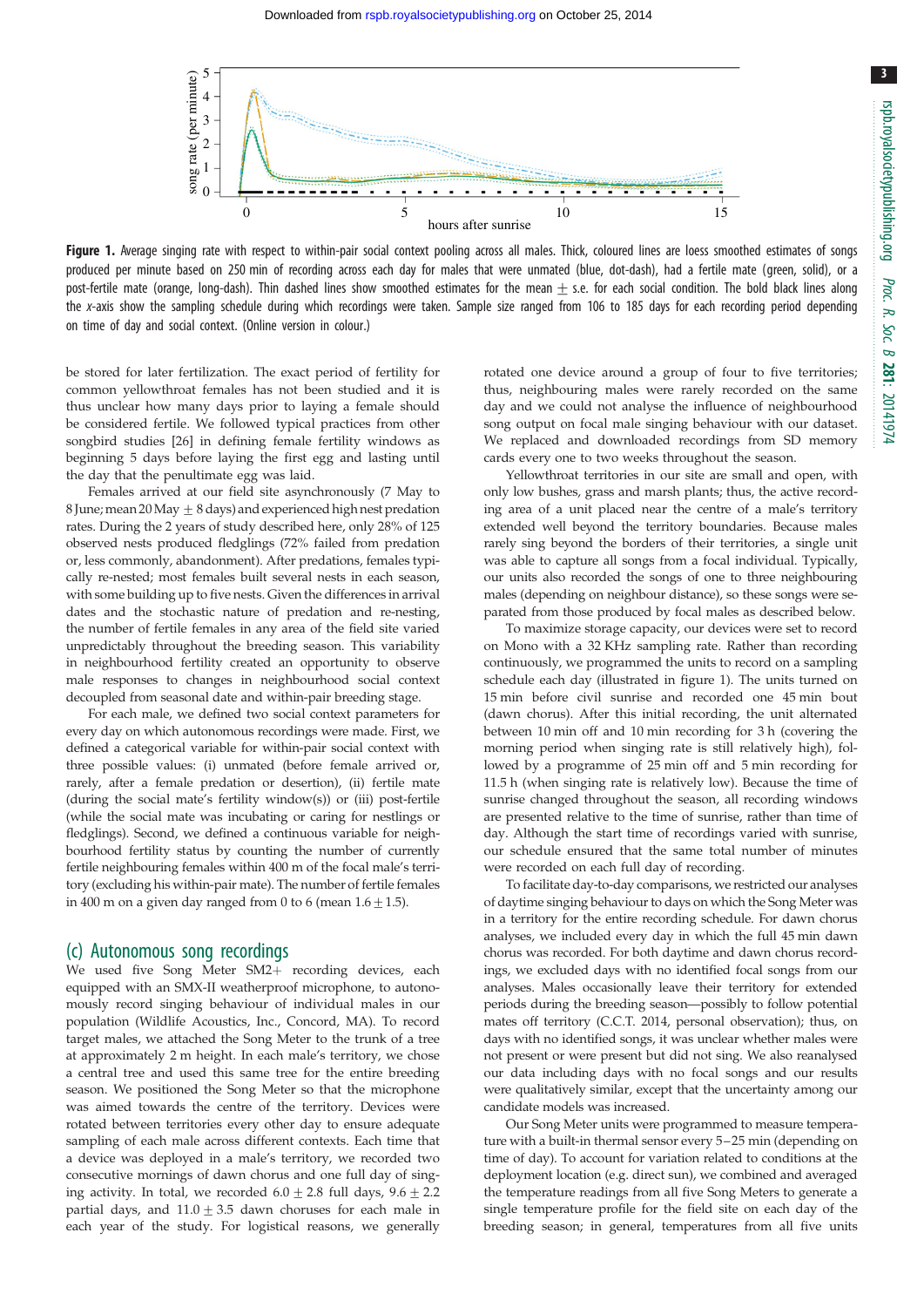<span id="page-4-0"></span>**Table 1.** Model sets and AIC weights for candidate models to explain song output during the dawn chorus ( $n = 301$  days) or daytime ( $n = 173$  days). Variable codes are: #fertile (number of fertile females within 400 m excluding social mate); social (social context: unmated, fertile or post-fertile); low (nighttime low temperature for previous night), high (daytime or dawn chorus high temperature on day of recording); date (days from 1 May). All models included a random effect for male ID.

|                                                  | $\triangle$ AIC | $W_i$ |
|--------------------------------------------------|-----------------|-------|
| dawn chorus models                               |                 |       |
| $\sim$ #fertile + social                         | 0 Q             |       |
| $\sim$ social                                    | 5.3             |       |
| $\sim$ #fertile + social + low + dawnhigh + date | 7.8             | N 02  |
| $\sim$ 1 (null model)                            | 15 5            |       |
| $\sim$ low + dawnhigh + date                     |                 |       |
| daytime song models                              |                 |       |
| $\sim$ #fertile + social                         |                 |       |
| $\sim$ #fertile + social + low + dayhigh + date  | 48              |       |
| $\sim$ social                                    | 80              | N 02  |
| $\sim$ low + dayhigh + date                      | 60.2            |       |
| $\sim$ 1 (null model)                            | 74.1            |       |
|                                                  |                 |       |

were very similar. For each day of recording, we included the previous night low temperature and daytime high or dawn chorus high temperature as predictors of song production.

### (d) Song analysis

Our autonomous recording units produced a total of 334 h of dawn chorus recording and 1455 h of daytime recording over the 2 years of study. To facilitate the extraction of useable data from these recordings, we developed a semi-automated workflow as follows. First, we built a detection algorithm using SONG SCOPE software (Wildlife Acoustics, Inc.). To build this algorithm, we used a set of training data taken from randomly selected Song Meter recordings. Our training set included 324 songs from 22 individual males and our detection algorithm was built in SONG SCOPE using the default settings, except that maximum syllable length was adjusted to 25 ms.

The detection algorithm worked by matching recording segments to the template derived from the training data and registering a hit any time that a similarity threshold was met. Because we were interested in identifying every song produced by our focal individuals, we intentionally set our threshold very low (Song Scope settings: quality  $= 5$ , score  $= 55$ ). Using a low threshold resulted a high incidence of false positives (83% of hits), but ensured that very few focal songs were missed. We verified that our detection algorithm was picking up most yellowthroat songs by manually identifying songs in 43 randomly chosen recording files from 2010 that totalled 5 h of recording time; in this subset of recordings, 90.3% (353 out of 391) of visually detected songs were also detected by our algorithm. Among the 43 testing files, song counts obtained by visual inspection or our detection algorithm were remarkably consistent (Pearson's correlation  $= 0.987$ ;  $repeated$  songs were  $(0.985)$ . Additionally, most undetected songs were recorded at low amplitude because they were produced by neighbouring males relatively far from the recording unit; thus, more than 95% of songs by focal males were detected. After running batches of raw field recordings through our detection algorithm, we proceeded to manually reject false positives. The annotated spectrogram associated with each detection was visually inspected by CCT and all non-yellowthroat songs were deleted from the detection output. While filtering out false positives, we also identified each song as belonging to the focal male or to a neighbouring male.

Several pieces of information allowed us to determine the identity of each singing male. First, yellowthroat males rarely sing beyond the borders of their territory. Thus, the location of a recording unit limited the number of possible singing males to one to four individuals (depending on neighbourhood density). Second, yellowthroats have a single song type rather than a repertoire and individual males repeat a single song with the same structure throughout their life [\[27\]](#page-8-0). In contrast to this within-individual similarity, there is considerable variation in fine scale song structure between males. Using the known ID reference samples from focal recordings described above, we were able to unambiguously assign each song in a recording to the focal male or to one of his close neighbours; our full dataset included a total of 118 472 songs produced by focal males from 1789 total hours of recording. We could not ensure that all songs from neighbouring males were recorded (because of greater distance to the recording unit); thus, we restricted all of our analyses to songs produced by the focal males.

### (e) Statistical analysis

We analysed total singing output using a model selection approach with alternative models compared by Akaike information criterion (AIC) values. Dawn chorus and daytime singing were analysed separately, but with identical candidate model sets, except that dawn chorus models included high temperature during the dawn recording as a predictor, rather than daytime high temperature. In each case, the response variable was the total number of songs produced during the recording period (45 continuous minutes for dawn chorus; 205 min spaced throughout the day for daytime singing, as described above). Potential predictors of song production included abiotic factors (date, night low temperature, day or dawn high temperature), social pairing status (mated, fertile mate or post-fertile mate) and neighbourhood fertility context (number of fertile females within 400 m).

From these predictors, we generated a candidate set of five models (table 1). First, we fit a null, intercept-only model. Second, we fit a model that included only abiotic factors with no social information. Third, we fit a model that included only social pairing information. Fourth, we fit a model that included both social pairing information and neighbourhood fertility. Finally, we fit a full model that included social pairing, neighbourhood fertility and abiotic factors. Each model also included a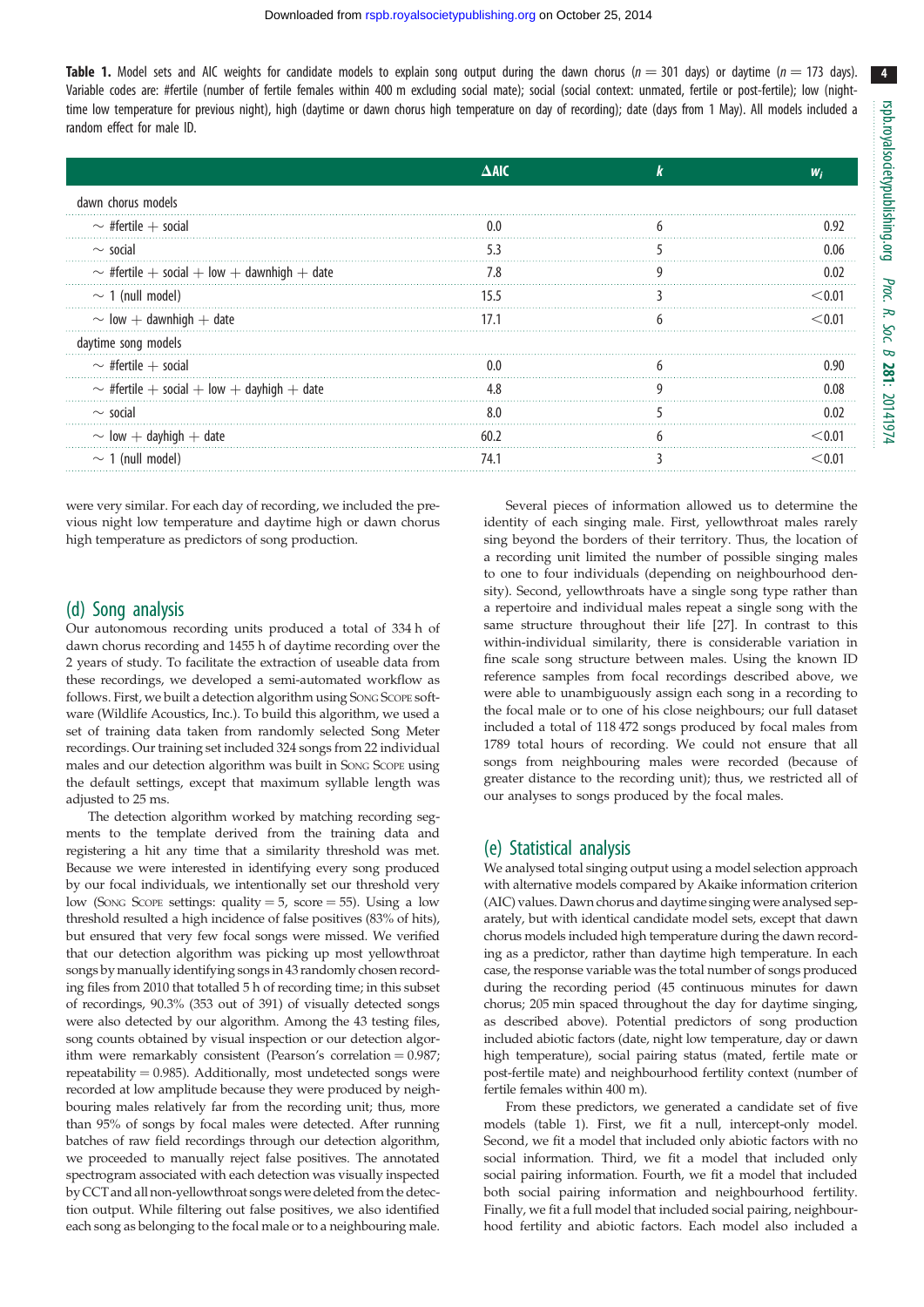<span id="page-5-0"></span>

Figure 2. Empirical mean numbers of songs produced  $\pm$  s.e. for each of three social mating contexts during (a) dawn chorus or (b) daytime singing. Sample sizes range from 43 to 138 observations depending on context and recording period.

random effect for male ID (to account for the many observations made on each individual).

We fit our count data with the R package glmmADMB v. 0.8.0 using a negative binomial distribution to allow for overdispersion. We evaluated the support for each model based on differences in AIC values between fit models. AIC values in the glmmADMB package are calculated without conditioning for random effects as  $-2 \times \log(L) + 2k$ . Each model that we fit varied in fixed effects, but included the same random effect structure; thus, this formulation of AIC allowed for valid comparisons between our candidate models. For both dawn chorus and daytime song, we present the fit parameter estimates from the best-supported model; in both cases, all other models had  $\Delta AIC$  values greater than or equal to 4. We illustrate the effects of within-pair status on song production by plotting raw data for singing profiles [\(figure 1](#page-3-0)) and total number of songs (figure  $2a$ , $b$ ). The magnitude of the effect of within-pair social status on song output was considerably larger than the effect of neighbourhood fertility; thus, the relationship between neighbourhood fertility and song production only emerged after controlling for within-pair context. To illustrate this relationship, we plotted the predictions from the best-supported dawn chorus and daytime singing models  $(w_i > 90\%$ , tables [1](#page-4-0) and 2) along with a subset of empirical data taken from the unmated social stage (figure  $3a,b$ ). All analyses were performed in R v. 3.0.2 (R Core Development team).

# 3. Results

The final dataset used to fit our models consisted of 817 h of recording from 301 dawn chorus recordings and 173 full-day recordings from 26 males. These recording days yielded a total of 37 622 identified dawn chorus songs and 31 782 identified daytime songs produced by focal males. This dataset represents  $21.5 \pm 13.5$  h of recording from each focal male in each year, from which we identified  $1827 \pm 1052$  songs per male. We paired these data with complete information on pairing status and neighbourhood female fertility. To our knowledge, the comprehensive characterization of changing social environment coupled with repeated assessment of signal production for a large number of individuals make this dataset unique.

#### (a) Response to social mate

Males drastically adjusted their song output in response to changes in social mating status (figures [1](#page-3-0) and 2). For both Table 2. Parameter estimates from best-supported negative binomial GLMMs for dawn and daytime models. The default social status is unmated.

| parameter                               | estimate     | s.e. |  |
|-----------------------------------------|--------------|------|--|
| dawn chorus $\sim$ #fertile $+$ social  | $W_i = 0.92$ |      |  |
| intercept                               | 4.88         | 0.09 |  |
| #fertile neighbours                     | 0.08         | 0.03 |  |
| fertile social mate<br>$(yes = 1)$      | $-0.50$      | 0.11 |  |
| non-fertile social<br>mate (yes $= 1$ ) | $-0.20$      | 0.10 |  |
| daytime song $\sim$ #fertile $+$ social | $W_i = 0.90$ |      |  |
| intercept                               | 5.64         | 0.14 |  |
| #fertile neighbours                     | 0.16         | 0.05 |  |
| fertile social mate<br>$(yes = 1)$      | $-1.33$      | 0.18 |  |
| non-fertile social<br>mate (yes $= 1$ ) | $-1.32$      | 0.16 |  |

dawn and daytime singing, AIC values strongly supported models that included an effect of social pairing (cumulative  $w_i$  for models including social pairing: dawn: more than 99%; daytime: more than 99%, [table 1\)](#page-4-0). The magnitude of these effects was large (table 2), with males reducing their daytime song output by 74% immediately after attracting a social mate.

During the dawn chorus, the magnitude of this reduction depended on the social mate's fertility status, with the biggest reduction (39%) corresponding to a fertile mate and an intermediate reduction (18%) for a post-fertile mate (figure 2). Inspection of the average singing profiles [\(figure 1](#page-3-0)) indicates that these differences were driven by variation in both the maximum rate and the length of the dawn chorus. At all stages, males rapidly increased their song rate just after dawn, but males with fertile mates peaked at an average song rate just over 50% of that observed in males that were unmated or mated to post-fertile females [\(figure 1](#page-3-0)). By contrast, males with mates that were post-fertile sang at rates similar to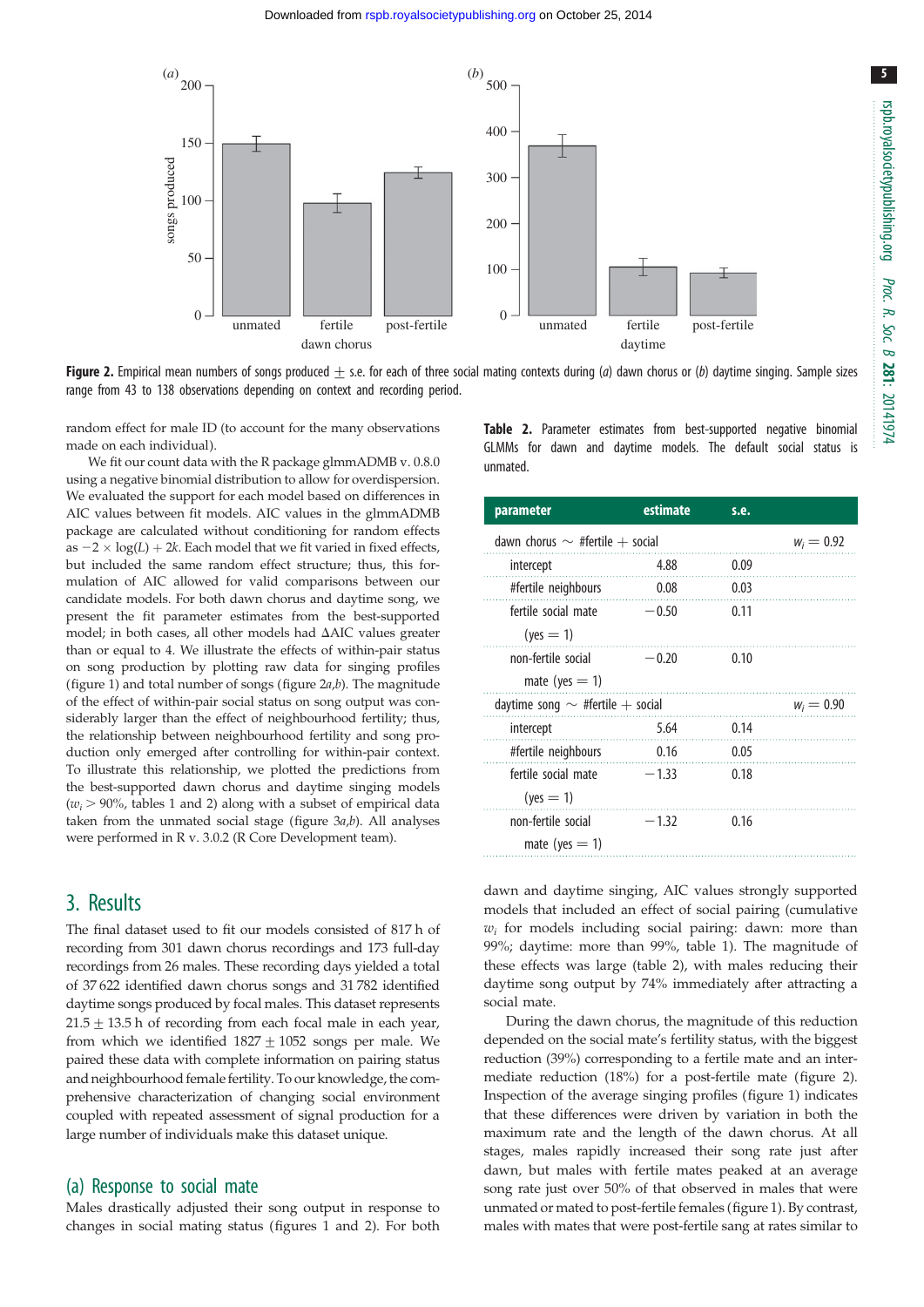<span id="page-6-0"></span>

Figure 3. Model predicted relationship between the number of fertile females within 400 m of a focal male's territory, not including his own mate and (a) dawn chorus and (b) daytime song production. For simplicity, we show the expected relationship when males are unmated. Blue dots represent empirical observations of 87 dawn chorus and 55 daytime recordings made while males where unmated. Black dots and vertical lines are the empirical mean  $\pm$  s.e. for each number of fertile neighbours. Solid black line is the maximum-likelihood estimate and dashed black lines are maximum likelihood estimates (MLE)  $\pm$  s.e.; both are derived from the fit model that received the most support (Song $\sim$ #Fertile  $+$  Social, tables [1](#page-4-0) and [2](#page-5-0)). (Online version in colour.)

those observed in unmated males; these high rates, however, were sustained for longer in unmated males, leading to the intermediate song production of males with post-fertile mates ([figure 1](#page-3-0)).

During the daytime, song production was very low for mated males regardless of the fertility status of their social mate [\(figure 2](#page-5-0)). By contrast, unmated males maintained relatively high singing rates throughout much of the day, only dropping to levels observed in mated males about 10 h after sunrise [\(figure 1\)](#page-3-0).

#### (b) Response to neighbourhood fertility

Models that included the number of fertile females in the neighbourhood received strong support (cumulative  $w_i$  for models including neighbourhood fertility: dawn: 94%; daytime: 98%, [table 1](#page-4-0)). For both dawn and daytime recordings, the presence of fertile females increased the expected song production after accounting for changes attributable to pairing status ([table 2\)](#page-5-0). However, the magnitude of these effects differed. During dawn chorus, there was only a moderate effect of neighbourhood fertility, with each additional fertile female increasing song production by an estimated 5-10%. For daytime singing, the effect was more pronounced, with each additional fertile female predicted to result in a 15– 20% increase in song production ([table 2\)](#page-5-0). Because some males experienced neighbourhoods with up to six fertile females at a time, the maximum predicted increase in song production in response to neighbourhood fertility was substantial (figure 3).

#### (c) Response to abiotic factors

In contrast to social information, there was little evidence that abiotic factors contributed substantially to variation in song production. For both dawn and daytime singing, the full model that included temperature and date received little support (dawn  $w_i = 2\%$ , day  $w_i = 8\%$ , [table 1](#page-4-0)). At both dawn and daytime, the model that only included abiotic factors received essentially no support ( $w_i$  dawn < 1%,  $w_i$  daytime < 1%, [table 1](#page-4-0)). It is important to note that, for daytime singing, models with only abiotic factors still received substantially more support than the null model  $(\Delta AIC)$  of abiotic only to null model for daytime  $= 13.9$ ). Thus, an analysis including only abiotic factors without social information might have concluded that song variation was driven by temperature and date. Our results suggest that the effects of social conditions are so large that any contribution of abiotic factors is rendered insignificant.

## 4. Discussion

By focusing on the dyadic signalling interactions that occur between mates, researchers often implicitly ignore the fact that signalling in natural populations generally occurs in a complex social environment with many signallers and many receivers. When signaller fitness is influenced by the responses of receivers both within and outside of the dyadic pair, the structure of signalling systems can only be understood by incorporating information beyond the dyadic pair [[8,9,15](#page-8-0)–[19\]](#page-8-0). In common yellowthroats, we found that males decrease their song production when paired with a fertile social mate, but increase their song production when neighbouring females are fertile. Because these events often occur simultaneously, males are forced to compromise their signalling behaviour to balance the demands of signalling to within-pair and potential extrapair mates. Thus, daily and seasonal patterns of singing are shaped by subtle changes in the social environment and males must gather, process and respond to complex social information.

Currently, it is unclear how males accomplish the task of neighbourhood surveillance. One possibility is that males eavesdrop on the changes in song production of rivals on nearby territories. This scenario is likely, because attending to the songs of neighbours is a relatively low cost way to acquire social information, and eavesdropping on aggressive song interactions of neighbours is well documented in a variety of species [[15](#page-8-0)–[18\]](#page-8-0). In this case, males may inadvertently advertise the fertility of their own mate to their rivals by the act of not singing. If eavesdropping is common, males may be selected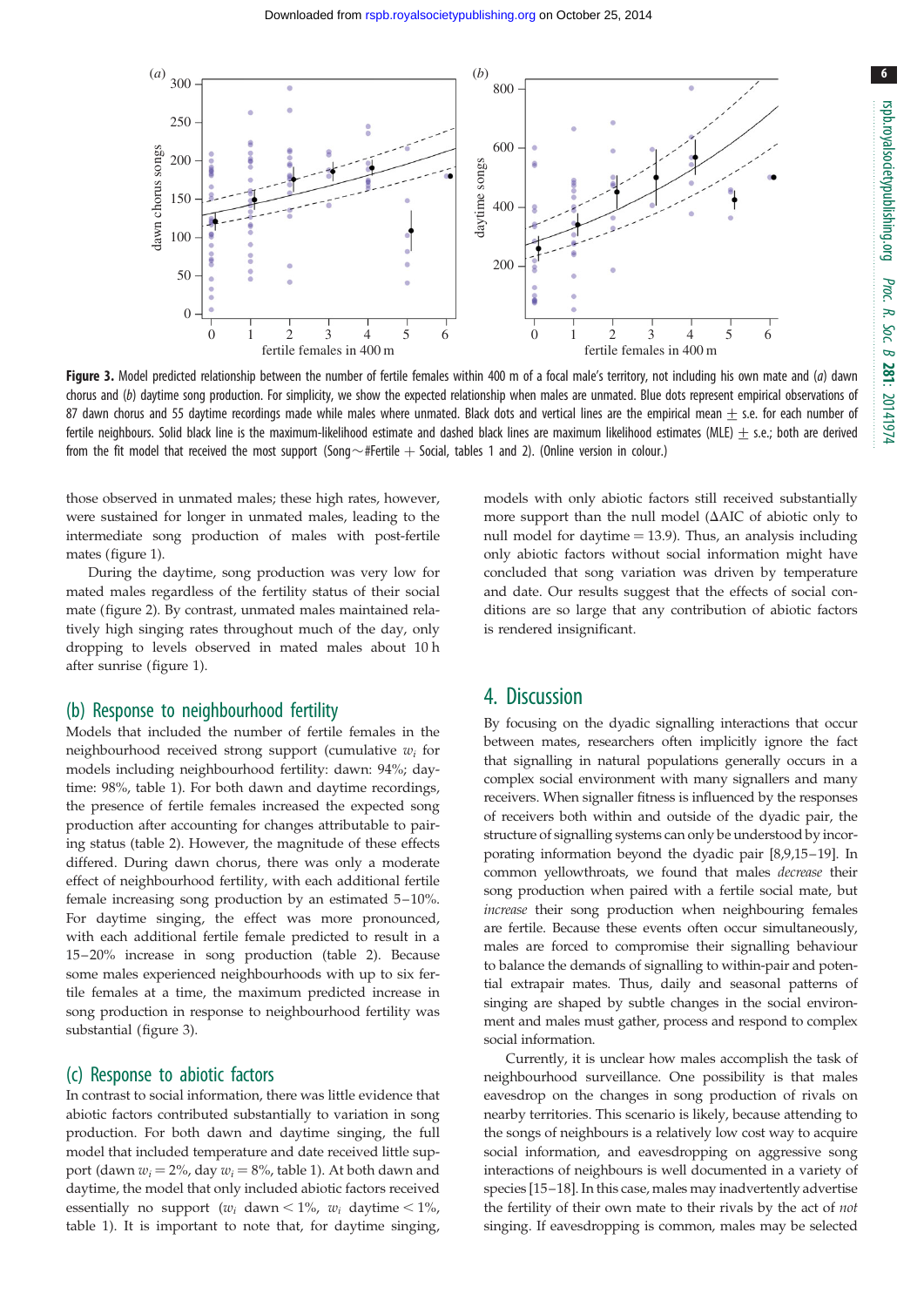to balance the benefits of attending to a fertile social mate with the costs of advertising fertility to the entire neighbourhood. Thus, it is possible that the patterns that we observed were driven largely by intra-sexual signalling networks. Unfortunately, we could not test this possibility directly in our study, as we did not record full neighbourhoods of males singing on the same day.

Alternatively, males might assess neighbouring female fertility through direct social interactions. For example, males may foray off-territory to visit neighbouring females or neighbouring females may foray off-territory while fertile to visit potential extrapair mates [[28\]](#page-8-0). In either case, increased male song production might result from an increase in encounters with fertile females. Both male and female off-territory forays are common in songbirds, though male forays have been studied more extensively [\[28](#page-8-0)]. One study of common yellowthroats in Wisconsin found that males that forayed off territory were more likely to sire extrapair young and that females were more likely to foray off-territory during their fertile period, but male song output was not measured in that study [[29\]](#page-8-0). Gathering information from social interactions and from neighbouring male songs are not mutually exclusive hypotheses, and we suspect that males combine social information gleaned in multiple ways when assessing neighbourhood fertility and allocating signalling effort. Studies that experimentally manipulate each information source independently—as has been done, to some extent, in studies of eavesdropping on aggressive interactions [[15](#page-8-0)–[18\]](#page-8-0) will be helpful in understanding the relative importance of each source of information.

Given the complexity of accurate surveillance and the competing signalling demands that we observed, individual signallers are likely to differ in their ability to respond appropriately to changes in social context. Appropriate behavioural responses to social information in dyadic courtship encounters can have major fitness consequences [\[5\]](#page-8-0); we suspect that similar consequences will pertain to behavioural adjustment in the context of signalling networks. In this study, we were constrained in looking for relationships between signal adjustment and extrapair fitness by a relatively small sample size of individual males; only eight males successfully sired extrapair young in our sample and not all males were recorded under all social conditions, making it difficult to assess interindividual variation in responsiveness. Additionally, withinpair and extrapair fitness are influenced by many other factors in this population that we could not control for (e.g. song consistency, breeding density, predation events, plumage characteristics, male breeding experience and oxidative stress: [\[20](#page-8-0)–[23](#page-8-0),[25,30\]](#page-8-0)). We suggest that studies combining autonomous recording of song behaviour with experimental manipulations of social environment (e.g. presentations of fertile females or playbacks of neighbouring male song) will be the most powerful way to test the hypothesis that variation in song adjustment is related to reproductive success.

Even if subsequent work shows that inter-individual variation in signal adjustment is not related to fitness, there are reasons that males—at the population level—might continue to respond to changes in neighbourhood fertility. One possibility is that total song output serves mainly as a form of tonic communication that indicates continued presence and availability as an extrapair mating option. In this scenario, increasing song rate when neighbouring females are fertile may be necessary, but not sufficient, for extrapair mating success. Increased song

may signal availability, with subsequent female choice depending on other factors (e.g. fine-scale song performance or ornamentation). Indeed, previous work in this population has shown that song consistency over short time-scales (within a singing bout) is related to both extrapair mating success and within-pair social context. More consistent singers are more likely to sire extrapair young, but consistency within individual males declines after mating [[22\]](#page-8-0). We did not measure song consistency in this study, so it is unclear how consistency is related to total song production across varying social contexts. It seems likely, however, that trade-offs between total song output and song consistency may limit a male's ability to respond optimally to changing social environments.

Regardless of the fitness outcomes and information acquisition processes employed, males apparently respond to subtle changes in the social environment of neighbouring territories up to 400 m away. Even if males are using neighbour singing behaviour as an indication of female fertility, a simple rule of thumb in which a male bases his own singing on the total number of songs heard would be insufficient to explain the patterns that we observed. Males often had one or two close neighbours who were unmated and singing at high rates, yet this high song output did not prevent males from responding to the subtle changes in fertility on territories up to 400 m away. Thus, it appears that male signal adjustment is calibrated to account for each neighbouring territory on which extrapair young could be sired.

We do not suggest that yellowthroats are uncommon in their attentiveness to changing social contexts. Rather, we suspect that nuanced adjustment of signals in response to subtle changes in social environments is common, but often overlooked because the relevant data are not collected. Indeed, studies of sexual selection often characterize signallers based on a small number of brief observations of signal production (often only a single observation) and rarely include complete information on social context, especially outside of a dyadic pair. Incorporating more observations of individuals coupled with information on social context should lead to a greater understanding of variation in signal production. For example, a recent meta-analysis found that the repeatability of mating behaviours in studies that quantified behaviour multiple times for the same individuals was surprisingly low [[31\]](#page-8-0). However, if social context changed across observations, low repeatability may become the predicted outcome, rather than a surprising result. Autonomous observations like those employed in our study offer a powerful approach to understanding the repeatability of signalling behaviour, because they make it possible to quantify signals many times per individual across changing social conditions [\[32\]](#page-8-0).

Ethics statement. This research was conducted in accordance with ABS/ ASAB guidelines and all procedures were approved by UC Davis IACUC protocol nos. 13329 or 16362 and by Skidmore College IACUC protocol no. 69.

Data accessibility. Data were deposited in the dryad repository ([www.](http://www.datadryad.org) [datadryad.org\)](http://www.datadryad.org): [doi:10.5061/dryad.0039d.](http://dx.doi.org/10.5061/dryad.0039d)

Acknowledgements. We thank L. Duval, E. Krasner, K. Littrell, Paige Reeves and Ben Yamane for assistance collecting data in the field.

Funding statement. This research was supported by awards to C.C.T. from the Explorer's Club, the Society for the Study of Evolution, the Francine A. Bradley Award, the UC Davis Animal Behavior Graduate Group and an NSF Doctoral Dissertation Improvement (IOS-1209464) and funding to G.L.P. from UC Davis and the National Science Foundation (IOS-0925038). C.C.T. was also supported by a National Science Foundation Graduate Research Fellowship.